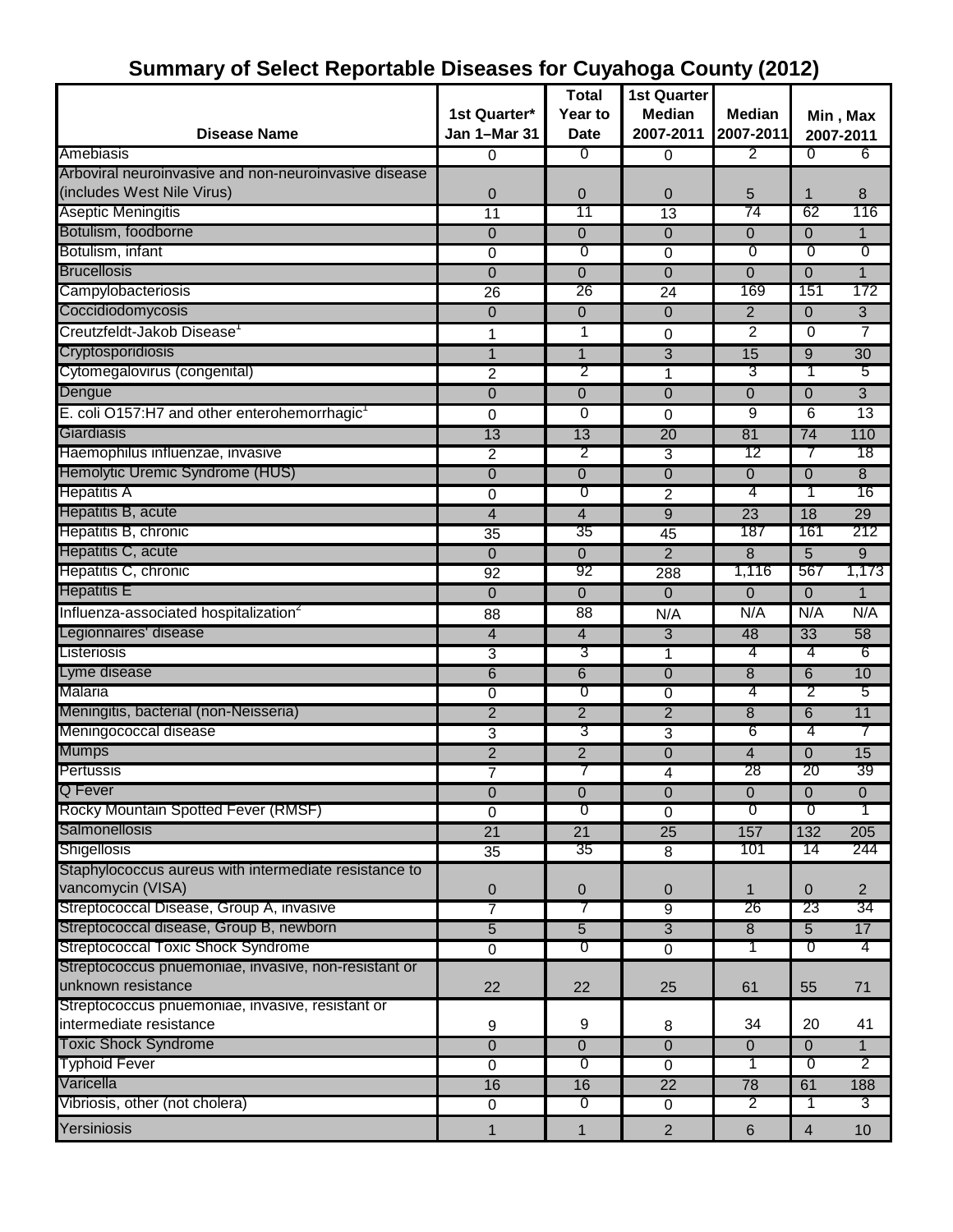| <b>Disease Name</b>                                   | 1st Quarter*<br>Jan 1-Mar 31 | <b>Total</b><br>Year to<br>Date | <b>1st Quarter</b><br><b>Median</b><br>2007-2011 | Median<br>2007-2011 | Min, Max<br>2007-2011 |                 |
|-------------------------------------------------------|------------------------------|---------------------------------|--------------------------------------------------|---------------------|-----------------------|-----------------|
| Amebiasis                                             | $\overline{0}$               | ত                               | 0                                                | 0                   | 0                     | 4               |
| Arboviral neuroinvasive and non-neuroinvasive disease |                              |                                 |                                                  |                     |                       |                 |
| (includes West Nile Virus)                            | 0                            | 0                               | 0                                                | $\overline{2}$      | 0                     | 3               |
| <b>Aseptic Meningitis</b>                             | 4                            | 4                               | $\overline{7}$                                   | 40                  | 34                    | 57              |
| Botulism, foodborne                                   | 0                            | $\overline{0}$                  | $\overline{0}$                                   | $\mathbf 0$         | $\Omega$              | 1               |
| Botulism, infant                                      | 0                            | $\overline{0}$                  | 0                                                | 0                   | 0                     | 0               |
| <b>Brucellosis</b>                                    | $\overline{0}$               | $\overline{0}$                  | $\overline{0}$                                   | $\Omega$            | $\Omega$              | $\Omega$        |
| Campylobacteriosis                                    | $\overline{17}$              | $\overline{17}$                 | 19                                               | 113                 | 110                   | 130             |
| Coccidiodomycosis                                     | 0                            | $\overline{0}$                  | $\overline{0}$                                   | $\overline{2}$      | $\Omega$              | 3               |
| Creutzfeldt-Jakob Disease                             | 1                            | 1                               | 0                                                | 2                   | 0                     | 7               |
| Cryptosporidiosis                                     | 1                            | $\mathbf{1}$                    | $\overline{2}$                                   | 10                  | 5                     | 19              |
| Cytomegalovirus (congenital)                          | 1                            | 1                               | 0                                                | 1                   | 1                     | $\overline{2}$  |
| Dengue                                                | 0                            | $\overline{0}$                  | $\Omega$                                         | $\Omega$            | $\Omega$              | 3               |
| E. coli O157:H7 and other enterohemorrhagic           | 0                            | 0                               | 0                                                | 7                   | 5                     | 10              |
| Giardiasis                                            | 4                            | 4                               | 14                                               | 54                  | $\overline{31}$       | 61              |
| Haemophilus influenzae, invasive                      | $\overline{2}$               | 2                               | 2                                                | 9                   | 5                     | 13              |
| Hemolytic Uremic Syndrome (HUS)                       | $\mathbf 0$                  | $\overline{0}$                  | $\mathbf{0}$                                     | $\mathbf 0$         | $\overline{0}$        | $\overline{7}$  |
| <b>Hepatitis A</b>                                    | 0                            | 0                               | 1                                                | 3                   | 1                     | 14              |
| Hepatitis B, acute                                    | $\overline{3}$               | $\overline{3}$                  | $\overline{4}$                                   | 12                  | 10                    | 14              |
| Hepatitis B, chronic                                  | 15                           | 15                              | 22                                               | 88                  | 62                    | 110             |
| Hepatitis C, acute                                    | $\mathbf 0$                  | $\overline{0}$                  | $\overline{0}$                                   | $\overline{2}$      | $\overline{1}$        | 5               |
| Hepatitis C, chronic                                  | $\overline{37}$              | $\overline{37}$                 | 123                                              | 428                 | 232                   | 455             |
| <b>Hepatitis E</b>                                    | $\mathbf 0$                  | $\overline{0}$                  | $\Omega$                                         | $\mathbf 0$         | $\Omega$              | $\mathbf{1}$    |
| Influenza-associated hospitalization <sup>2</sup>     | 45                           | 45                              | N/A                                              | N/A                 | N/A                   | N/A             |
| Legionnaires' disease                                 | 3                            | 3                               | $\overline{2}$                                   | 28                  | 20                    | 36              |
| Listeriosis                                           | $\overline{2}$               | $\overline{2}$                  | 0                                                | 3                   | 3                     | 3               |
| Lyme disease                                          | 3                            | 3                               | $\Omega$                                         | 5                   | 3                     | 9               |
| <b>Malaria</b>                                        | 0                            | 0                               | 0                                                | $\overline{2}$      | 1                     | $\overline{2}$  |
| Meningitis, bacterial (non-Neisseria)                 | $\overline{2}$               | $\overline{2}$                  | $\Omega$                                         | 3                   | $\overline{2}$        | 4               |
| Meningococcal disease                                 | 2                            | 2                               | 0                                                | $\overline{c}$      | $\mathbf 0$           | 3               |
| <b>Mumps</b>                                          | $\mathbf{1}$                 | $\mathbf{1}$                    | 0                                                | $\overline{2}$      | $\overline{0}$        | 14              |
| Pertussis                                             | 6                            | 6                               | 4                                                | 25                  | 15                    | $\overline{33}$ |
| Q Fever                                               | $\mathbf 0$                  | $\mathbf 0$                     | $\overline{0}$                                   | $\mathbf 0$         | $\Omega$              | $\overline{0}$  |
| Rocky Mountain Spotted Fever (RMSF)                   | 0                            | 0                               | 0                                                | 0                   | 0                     | 1               |
| Salmonellosis                                         | 13                           | 13                              | 14                                               | 99                  | 79                    | 138             |
| Shigellosis                                           | $\overline{31}$              | 31                              | 4                                                | 25                  | 9                     | 114             |
| Staphylococcus aureus with intermediate resistance to |                              |                                 |                                                  |                     |                       |                 |
| vancomycin (VISA)                                     | 0                            | 0                               | 0                                                | 1                   | $\mathbf 0$           | $\overline{2}$  |
| Streptococcal Disease, Group A, invasive              | 4                            | 4                               | $\overline{5}$                                   | 15                  | 10                    | $\overline{22}$ |
| Streptococcal disease, Group B, newborn               | $\mathbf{1}$                 | $\overline{1}$                  | $\overline{1}$                                   | $\overline{5}$      | 1                     | 6               |
| <b>Streptococcal Toxic Shock Syndrome</b>             | $\overline{0}$               | $\overline{0}$                  | $\overline{0}$                                   | 1                   | $\mathbf 0$           | $\overline{2}$  |
| Streptococcus pnuemoniae, invasive, non-resistant or  |                              |                                 |                                                  |                     |                       |                 |
| unknown resistance                                    | 10                           | 10                              | 13                                               | 32                  | 27                    | 45              |
| Streptococcus pnuemoniae, invasive, resistant or      |                              |                                 |                                                  |                     |                       |                 |
| intermediate resistance                               | 3                            | 3                               | 6                                                | 22                  | 13                    | 30              |
| <b>Toxic Shock Syndrome</b>                           | $\mathbf 0$                  | $\boldsymbol{0}$                | $\overline{0}$                                   | $\mathbf 0$         | $\mathbf{0}$          | $\mathbf{1}$    |
| <b>Typhoid Fever</b>                                  | $\overline{0}$               | $\overline{0}$                  | $\overline{0}$                                   | 1                   | 0                     | $\overline{2}$  |
| Varicella                                             | 13                           | 13                              | 17                                               | 60                  | 52                    | 120             |
| Vibriosis, other (not cholera)                        | $\overline{0}$               | 0                               | $\overline{0}$                                   | $\mathbf{1}$        | 1                     | 3               |
| Yersiniosis                                           | $\overline{0}$               | $\overline{0}$                  | $\mathbf{1}$                                     | $\overline{4}$      | $\overline{3}$        | $\overline{8}$  |

## **Summary of Select Reportable Diseases for CCBH (2012)**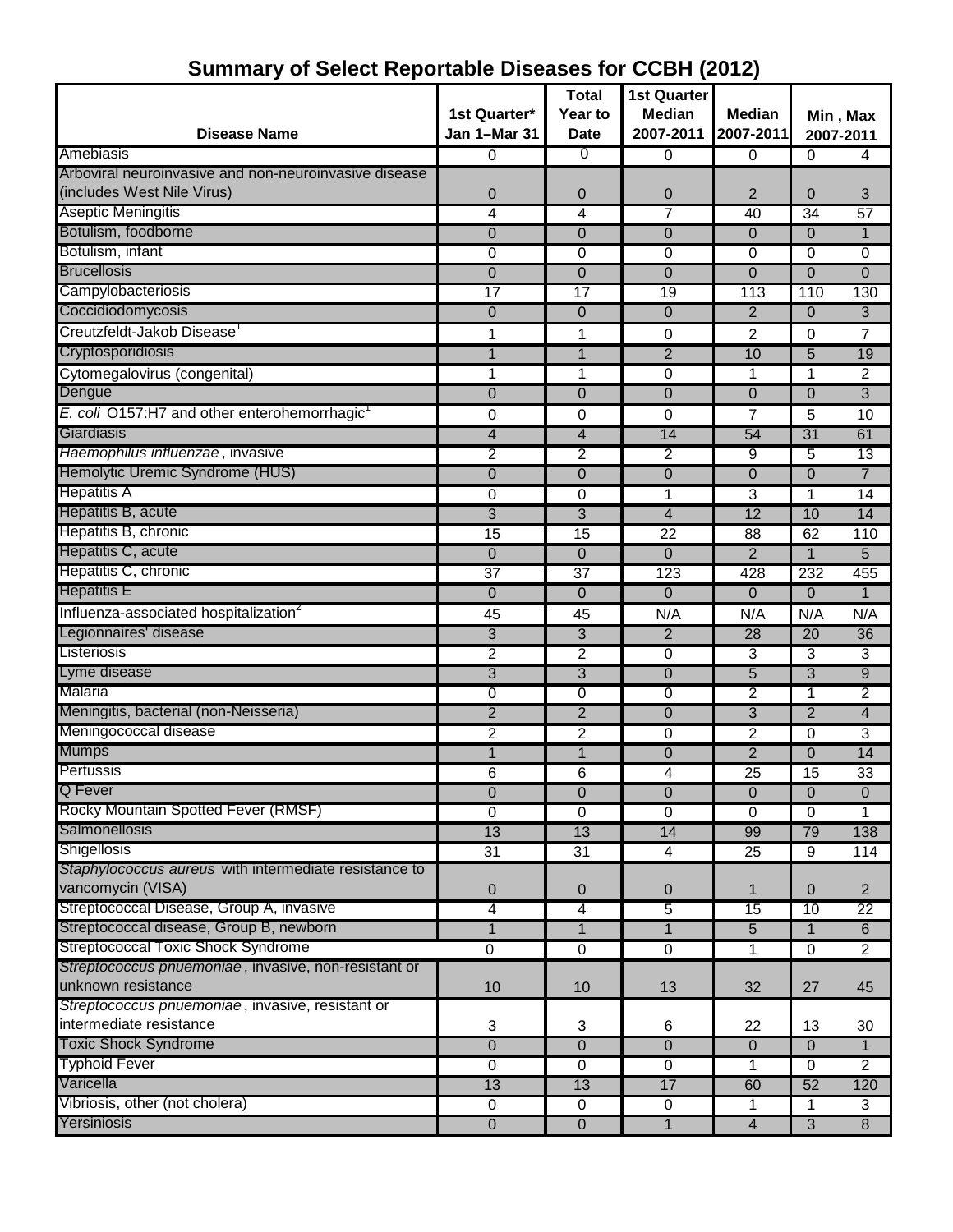#### **Disease Name 1st Quarter\* Jan 1–Mar 31 Total Year to Date 1st Quarter Median 2007-2011 Median 2007-2011** Amebiasis 0 0 0 1 0 3 Arboviral neuroinvasive and non-neuroinvasive disease (includes West Nile Virus) 0 0 0 3 0 4 Aseptic Meningitis 7 7 6 33 27 63 Botulism, foodborne 0 0 0 0 0 0 Botulism, infant 0 0 0 0 0 0 Brucellosis 0 0 0 0 0 1 Campylobacteriosis 7 7 6 45 35 54 Coccidiodomycosis and the control of the control of the control of the control of the control of the control of the control of the control of the control of the control of the control of the control of the control of the c Creutzfeldt-Jakob Disease<sup>1</sup> 0 0 0 0 0 0 Cryptosporidiosis 0 0 2 4 3 10 Cytomegalovirus (congenital) 1 1 0 2 0 3 Dengue 0 0 0 0 0 0 *E. coli* O157:H7 and other enterohemorrhagic<sup>1</sup> 0 0 0 2 1 3 Giardiasis 9 9 5 25 20 54 *Haemophilus influenzae* , invasive 0 0 1 3 2 5 Hemolytic Uremic Syndrome (HUS) 0 0 0 0 0 1 Hepatitis A 0 0 1 2 0 2 Hepatitis B, acute 0 0 3 13 5 18 Hepatitis B, chronic 18 18 23 94 87 95 Hepatitis C, acute 1 4 2 7 Hepatitis C, chronic 53 53 162 661 326 703 Hepatitis E 0 0 0 0 0 0 Influenza-associated hospitalization<sup>2</sup> 41 41 N/A N/A N/A N/A Legionnaires' disease 1 1 1 1 1 1 1 22 12 23 Listeriosis 1 1 0 1 1 3 Lyme disease 2 2 0 2 1 2 Malaria 0 0 0 2 1 3 Meningitis, bacterial (non-Neisseria) and the control of the control of the control of the control of the control of the control of the control of the control of the control of the control of the control of the control of Meningococcal disease 1 1 1 1 2 4 3 7 Mumps 1 1 0 0 0 2 Pertussis 1 1 0 4 2 5 Q Fever 0 0 0 0 0 0 Rocky Mountain Spotted Fever (RMSF) 0 0 0 0 0 1 Salmonellosis 6 10 6 10 52 46 66 Shigellosis 3 3 4 76 5 162 *Staphylococcus aureus* with intermediate resistance to vancomycin (VISA) 0 0 0 0 0 1 Streptococcal Disease, Group A, invasive **3** 2 11 10 12 Streptococcal disease, Group B, newborn 1 4 1 4 1 4 1 4 2 11 Streptococcal Toxic Shock Syndrome 0 0 0 0 2 *Streptococcus pnuemoniae* , invasive, non-resistant or unknown resistance 10 10 10 10 10 3 26 22 43 *Streptococcus pnuemoniae* , invasive, resistant or intermediate resistance and the control of the control of the control of the control of the control of the control of the control of the control of the control of the control of the control of the control of the control of Toxic Shock Syndrome 0 0 0 0 0 1 Typhoid Fever 0 0 0 0 0 0 Varicella 3 3 3 18 8 65 Vibriosis, other (not cholera) 0 0 0 0 0 1 Yersiniosis 1 1 1 2 1 6 **Min , Max 2007-2011**

## **Summary of Select Reportable Diseases for City of Cleveland (2012)**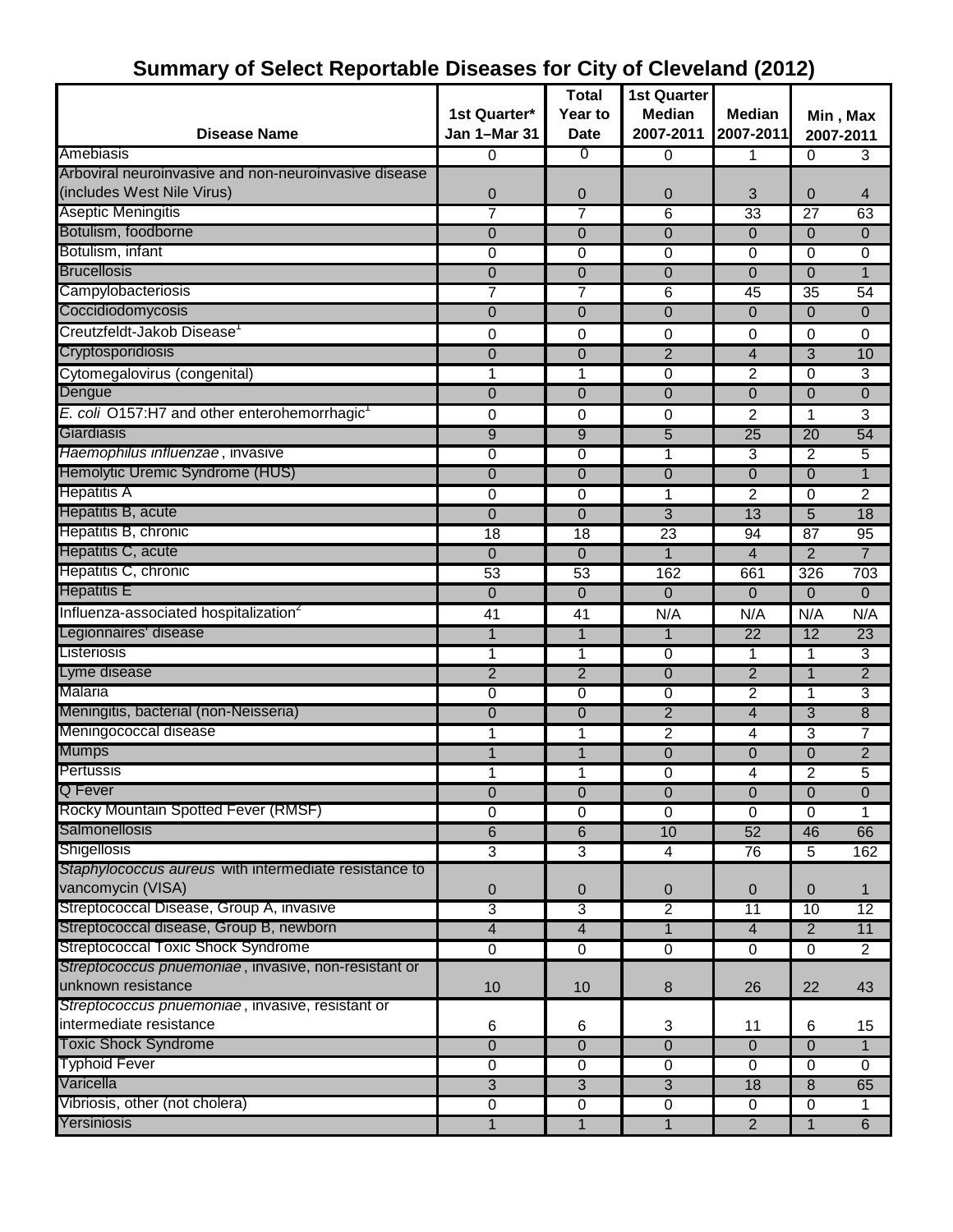# **Summary of Select Reportable Diseases for City of Shaker Heights (2012)**

| <b>Disease Name</b><br>2007-2011<br><b>Date</b><br>2007-2011<br>0<br>0<br>$\Omega$<br>0<br>$\Omega$<br>0<br>Arboviral neuroinvasive and non-neuroinvasive disease<br>(includes West Nile Virus)<br>0<br>0<br>$\mathbf 0$<br>0<br>$\overline{0}$<br>1<br>Aseptic Meningitis<br>0<br>0<br>3<br>0<br>1<br>$\Omega$<br>Botulism, foodborne<br>0<br>0<br>$\overline{0}$<br>$\overline{0}$<br>0<br>0<br>Botulism, infant<br>0<br>0<br>0<br>0<br>0<br>0<br><b>Brucellosis</b><br>0<br>0<br>$\mathbf 0$<br>$\mathbf 0$<br>0<br>$\mathbf 0$<br>Campylobacteriosis<br>$\overline{2}$<br>2<br>$\overline{2}$<br>$\Omega$<br>4<br>8<br>Coccidiodomycosis<br>$\overline{0}$<br>$\overline{0}$<br>$\Omega$<br>$\Omega$<br>1<br>0<br>Creutzfeldt-Jakob Disease <sup>1</sup><br>0<br>$\Omega$<br>0<br>0<br>$\mathbf 0$<br>0<br>Cryptosporidiosis<br>0<br>0<br>$\mathbf 0$<br>$\mathbf{1}$<br>$\Omega$<br>1<br>Cytomegalovirus (congenital)<br>0<br>0<br>0<br>0<br>0<br>1<br>$\overline{0}$<br>0<br>$\Omega$<br>$\Omega$<br>$\Omega$<br>0<br>E. coli O157:H7 and other enterohemorrhagic <sup>1</sup><br>$\Omega$<br>0<br>0<br>0<br>1<br>0<br>0<br>$\overline{2}$<br>$\Omega$<br>0<br>$\mathbf 0$<br>3<br>Haemophilus influenzae, invasive<br>$\overline{0}$<br>0<br>$\mathbf 0$<br>$\mathbf 0$<br>0<br>0<br>Hemolytic Uremic Syndrome (HUS)<br>$\mathbf 0$<br>0<br>$\overline{0}$<br>$\mathbf 0$<br>$\Omega$<br>$\mathbf{0}$<br>Hepatitis A<br>0<br>0<br>0<br>$\Omega$<br>0<br>0<br>Hepatitis B, acute<br>$\mathbf{1}$<br>1<br>$\overline{0}$<br>$\overline{0}$<br>0<br>0<br>Hepatitis B, chronic<br>$\overline{2}$<br>$\overline{2}$<br>$\overline{2}$<br>7<br>5<br>0<br>$\mathbf 0$<br>0<br>0<br>0<br>0<br>$\mathbf{0}$<br>$\overline{2}$<br>$\overline{2}$<br>4<br>9<br>$\overline{21}$<br>15<br><b>Hepatitis E</b><br>$\overline{0}$<br>$\overline{0}$<br>$\overline{0}$<br>$\Omega$<br>$\Omega$<br>$\Omega$<br>Influenza-associated hospitalization <sup>2</sup><br>2<br>N/A<br>2<br>N/A<br>N/A<br>N/A<br>Legionnaires' disease<br>$\overline{0}$<br>0<br>2<br>$\mathbf{0}$<br>$\Omega$<br>1<br>Listeriosis<br>0<br>0<br>0<br>0<br>0<br>1<br>Lyme disease<br>$\overline{0}$<br>1<br>1<br>$\overline{0}$<br>$\mathbf{1}$<br>$\mathbf 0$<br>Malaria<br>0<br>0<br>0<br>$\mathbf 0$<br>1<br>0<br>Meningitis, bacterial (non-Neisseria)<br>$\overline{0}$<br>0<br>0<br>$\Omega$<br>0<br>$\overline{0}$<br>Meningococcal disease<br>0<br>0<br>0<br>0<br>0<br>0<br><b>Mumps</b><br>0<br>0<br>$\overline{0}$<br>$\overline{0}$<br>$\overline{0}$<br>0<br>Pertussis<br>0<br>0<br>$\mathbf 0$<br>0<br>0<br>1<br><b>Q</b> Fever<br>$\overline{0}$<br>0<br>$\mathbf 0$<br>$\mathbf 0$<br>$\overline{0}$<br>$\Omega$<br>Rocky Mountain Spotted Fever (RMSF)<br>0<br>0<br>0<br>0<br>0<br>0<br>Salmonellosis<br>$\overline{2}$<br>$\overline{2}$<br>$\overline{0}$<br>4<br>$\mathbf 1$<br>$\bf 8$<br><b>Shigellosis</b><br>1<br>1<br>$\overline{0}$<br>$\overline{0}$<br>$\overline{7}$<br>1<br>Staphylococcus aureus with intermediate resistance to<br>vancomycin (VISA)<br>0<br>$\mathbf 0$<br>$\mathbf 0$<br>0<br>$\mathbf 0$<br>0<br>Streptococcal Disease, Group A, invasive<br>$\overline{0}$<br>$\overline{0}$<br>$\overline{0}$<br>$\Omega$<br>$\Omega$<br>1<br>Streptococcal disease, Group B, newborn<br>$\overline{0}$<br>$\overline{0}$<br>$\overline{0}$<br>$\mathbf 0$<br>$\Omega$<br>$\mathbf{1}$<br><b>Streptococcal Toxic Shock Syndrome</b><br>$\overline{0}$<br>$\overline{0}$<br>$\overline{0}$<br>$\overline{0}$<br>0<br>0<br>Streptococcus pnuemoniae, invasive, non-resistant or<br>unknown resistance<br>$\boldsymbol{2}$<br>$\overline{2}$<br>1<br>$\mathbf{1}$<br>$\mathbf 0$<br>$\overline{2}$<br>Streptococcus pnuemoniae, invasive, resistant or<br>intermediate resistance<br>0<br>0<br>0<br>0<br>0<br>1<br><b>Toxic Shock Syndrome</b><br>0<br>0<br>$\mathbf 0$<br>0<br>$\mathbf 0$<br>$\overline{0}$<br>Typhoid Fever<br>0<br>$\overline{0}$<br>$\overline{0}$<br>$\mathbf 0$<br>$\mathbf 0$<br>0<br>$\overline{0}$<br>$\overline{0}$<br>$\mathbf{0}$<br>$\mathbf{1}$<br>$\overline{0}$<br>$\overline{3}$<br>Vibriosis, other (not cholera)<br>0<br>$\overline{0}$<br>$\mathbf 0$<br>$\pmb{0}$<br>$\mathbf 0$<br>0<br>Yersiniosis<br>$\overline{0}$<br>$\mathbf 0$<br>$\overline{0}$<br>$\mathbf 0$<br>$\mathbf 0$<br>$\mathbf{1}$ |                      | 1st Quarter* | <b>Total</b><br>Year to | <b>1st Quarter</b><br><b>Median</b> | <b>Median</b> | Min, Max |  |
|-------------------------------------------------------------------------------------------------------------------------------------------------------------------------------------------------------------------------------------------------------------------------------------------------------------------------------------------------------------------------------------------------------------------------------------------------------------------------------------------------------------------------------------------------------------------------------------------------------------------------------------------------------------------------------------------------------------------------------------------------------------------------------------------------------------------------------------------------------------------------------------------------------------------------------------------------------------------------------------------------------------------------------------------------------------------------------------------------------------------------------------------------------------------------------------------------------------------------------------------------------------------------------------------------------------------------------------------------------------------------------------------------------------------------------------------------------------------------------------------------------------------------------------------------------------------------------------------------------------------------------------------------------------------------------------------------------------------------------------------------------------------------------------------------------------------------------------------------------------------------------------------------------------------------------------------------------------------------------------------------------------------------------------------------------------------------------------------------------------------------------------------------------------------------------------------------------------------------------------------------------------------------------------------------------------------------------------------------------------------------------------------------------------------------------------------------------------------------------------------------------------------------------------------------------------------------------------------------------------------------------------------------------------------------------------------------------------------------------------------------------------------------------------------------------------------------------------------------------------------------------------------------------------------------------------------------------------------------------------------------------------------------------------------------------------------------------------------------------------------------------------------------------------------------------------------------------------------------------------------------------------------------------------------------------------------------------------------------------------------------------------------------------------------------------------------------------------------------------------------------------------------------------------------------------------------------------------------------------------------------------------------------------------------------------------------------------------------------------------------------------------------------------------------------------------------------------------------------------------------------------------------------------------------------------------------------------------------------------------------------------------------------------------------------------------------------------------------------------------------------------------------------------------------------------------------------------------------------------------------------------------------------------------------------------------------------------------------|----------------------|--------------|-------------------------|-------------------------------------|---------------|----------|--|
|                                                                                                                                                                                                                                                                                                                                                                                                                                                                                                                                                                                                                                                                                                                                                                                                                                                                                                                                                                                                                                                                                                                                                                                                                                                                                                                                                                                                                                                                                                                                                                                                                                                                                                                                                                                                                                                                                                                                                                                                                                                                                                                                                                                                                                                                                                                                                                                                                                                                                                                                                                                                                                                                                                                                                                                                                                                                                                                                                                                                                                                                                                                                                                                                                                                                                                                                                                                                                                                                                                                                                                                                                                                                                                                                                                                                                                                                                                                                                                                                                                                                                                                                                                                                                                                                                                                                           |                      | Jan 1-Mar 31 |                         |                                     | 2007-2011     |          |  |
|                                                                                                                                                                                                                                                                                                                                                                                                                                                                                                                                                                                                                                                                                                                                                                                                                                                                                                                                                                                                                                                                                                                                                                                                                                                                                                                                                                                                                                                                                                                                                                                                                                                                                                                                                                                                                                                                                                                                                                                                                                                                                                                                                                                                                                                                                                                                                                                                                                                                                                                                                                                                                                                                                                                                                                                                                                                                                                                                                                                                                                                                                                                                                                                                                                                                                                                                                                                                                                                                                                                                                                                                                                                                                                                                                                                                                                                                                                                                                                                                                                                                                                                                                                                                                                                                                                                                           | Amebiasis            |              |                         |                                     |               |          |  |
|                                                                                                                                                                                                                                                                                                                                                                                                                                                                                                                                                                                                                                                                                                                                                                                                                                                                                                                                                                                                                                                                                                                                                                                                                                                                                                                                                                                                                                                                                                                                                                                                                                                                                                                                                                                                                                                                                                                                                                                                                                                                                                                                                                                                                                                                                                                                                                                                                                                                                                                                                                                                                                                                                                                                                                                                                                                                                                                                                                                                                                                                                                                                                                                                                                                                                                                                                                                                                                                                                                                                                                                                                                                                                                                                                                                                                                                                                                                                                                                                                                                                                                                                                                                                                                                                                                                                           |                      |              |                         |                                     |               |          |  |
|                                                                                                                                                                                                                                                                                                                                                                                                                                                                                                                                                                                                                                                                                                                                                                                                                                                                                                                                                                                                                                                                                                                                                                                                                                                                                                                                                                                                                                                                                                                                                                                                                                                                                                                                                                                                                                                                                                                                                                                                                                                                                                                                                                                                                                                                                                                                                                                                                                                                                                                                                                                                                                                                                                                                                                                                                                                                                                                                                                                                                                                                                                                                                                                                                                                                                                                                                                                                                                                                                                                                                                                                                                                                                                                                                                                                                                                                                                                                                                                                                                                                                                                                                                                                                                                                                                                                           |                      |              |                         |                                     |               |          |  |
|                                                                                                                                                                                                                                                                                                                                                                                                                                                                                                                                                                                                                                                                                                                                                                                                                                                                                                                                                                                                                                                                                                                                                                                                                                                                                                                                                                                                                                                                                                                                                                                                                                                                                                                                                                                                                                                                                                                                                                                                                                                                                                                                                                                                                                                                                                                                                                                                                                                                                                                                                                                                                                                                                                                                                                                                                                                                                                                                                                                                                                                                                                                                                                                                                                                                                                                                                                                                                                                                                                                                                                                                                                                                                                                                                                                                                                                                                                                                                                                                                                                                                                                                                                                                                                                                                                                                           |                      |              |                         |                                     |               |          |  |
|                                                                                                                                                                                                                                                                                                                                                                                                                                                                                                                                                                                                                                                                                                                                                                                                                                                                                                                                                                                                                                                                                                                                                                                                                                                                                                                                                                                                                                                                                                                                                                                                                                                                                                                                                                                                                                                                                                                                                                                                                                                                                                                                                                                                                                                                                                                                                                                                                                                                                                                                                                                                                                                                                                                                                                                                                                                                                                                                                                                                                                                                                                                                                                                                                                                                                                                                                                                                                                                                                                                                                                                                                                                                                                                                                                                                                                                                                                                                                                                                                                                                                                                                                                                                                                                                                                                                           |                      |              |                         |                                     |               |          |  |
|                                                                                                                                                                                                                                                                                                                                                                                                                                                                                                                                                                                                                                                                                                                                                                                                                                                                                                                                                                                                                                                                                                                                                                                                                                                                                                                                                                                                                                                                                                                                                                                                                                                                                                                                                                                                                                                                                                                                                                                                                                                                                                                                                                                                                                                                                                                                                                                                                                                                                                                                                                                                                                                                                                                                                                                                                                                                                                                                                                                                                                                                                                                                                                                                                                                                                                                                                                                                                                                                                                                                                                                                                                                                                                                                                                                                                                                                                                                                                                                                                                                                                                                                                                                                                                                                                                                                           |                      |              |                         |                                     |               |          |  |
|                                                                                                                                                                                                                                                                                                                                                                                                                                                                                                                                                                                                                                                                                                                                                                                                                                                                                                                                                                                                                                                                                                                                                                                                                                                                                                                                                                                                                                                                                                                                                                                                                                                                                                                                                                                                                                                                                                                                                                                                                                                                                                                                                                                                                                                                                                                                                                                                                                                                                                                                                                                                                                                                                                                                                                                                                                                                                                                                                                                                                                                                                                                                                                                                                                                                                                                                                                                                                                                                                                                                                                                                                                                                                                                                                                                                                                                                                                                                                                                                                                                                                                                                                                                                                                                                                                                                           |                      |              |                         |                                     |               |          |  |
|                                                                                                                                                                                                                                                                                                                                                                                                                                                                                                                                                                                                                                                                                                                                                                                                                                                                                                                                                                                                                                                                                                                                                                                                                                                                                                                                                                                                                                                                                                                                                                                                                                                                                                                                                                                                                                                                                                                                                                                                                                                                                                                                                                                                                                                                                                                                                                                                                                                                                                                                                                                                                                                                                                                                                                                                                                                                                                                                                                                                                                                                                                                                                                                                                                                                                                                                                                                                                                                                                                                                                                                                                                                                                                                                                                                                                                                                                                                                                                                                                                                                                                                                                                                                                                                                                                                                           |                      |              |                         |                                     |               |          |  |
|                                                                                                                                                                                                                                                                                                                                                                                                                                                                                                                                                                                                                                                                                                                                                                                                                                                                                                                                                                                                                                                                                                                                                                                                                                                                                                                                                                                                                                                                                                                                                                                                                                                                                                                                                                                                                                                                                                                                                                                                                                                                                                                                                                                                                                                                                                                                                                                                                                                                                                                                                                                                                                                                                                                                                                                                                                                                                                                                                                                                                                                                                                                                                                                                                                                                                                                                                                                                                                                                                                                                                                                                                                                                                                                                                                                                                                                                                                                                                                                                                                                                                                                                                                                                                                                                                                                                           |                      |              |                         |                                     |               |          |  |
|                                                                                                                                                                                                                                                                                                                                                                                                                                                                                                                                                                                                                                                                                                                                                                                                                                                                                                                                                                                                                                                                                                                                                                                                                                                                                                                                                                                                                                                                                                                                                                                                                                                                                                                                                                                                                                                                                                                                                                                                                                                                                                                                                                                                                                                                                                                                                                                                                                                                                                                                                                                                                                                                                                                                                                                                                                                                                                                                                                                                                                                                                                                                                                                                                                                                                                                                                                                                                                                                                                                                                                                                                                                                                                                                                                                                                                                                                                                                                                                                                                                                                                                                                                                                                                                                                                                                           |                      |              |                         |                                     |               |          |  |
|                                                                                                                                                                                                                                                                                                                                                                                                                                                                                                                                                                                                                                                                                                                                                                                                                                                                                                                                                                                                                                                                                                                                                                                                                                                                                                                                                                                                                                                                                                                                                                                                                                                                                                                                                                                                                                                                                                                                                                                                                                                                                                                                                                                                                                                                                                                                                                                                                                                                                                                                                                                                                                                                                                                                                                                                                                                                                                                                                                                                                                                                                                                                                                                                                                                                                                                                                                                                                                                                                                                                                                                                                                                                                                                                                                                                                                                                                                                                                                                                                                                                                                                                                                                                                                                                                                                                           |                      |              |                         |                                     |               |          |  |
|                                                                                                                                                                                                                                                                                                                                                                                                                                                                                                                                                                                                                                                                                                                                                                                                                                                                                                                                                                                                                                                                                                                                                                                                                                                                                                                                                                                                                                                                                                                                                                                                                                                                                                                                                                                                                                                                                                                                                                                                                                                                                                                                                                                                                                                                                                                                                                                                                                                                                                                                                                                                                                                                                                                                                                                                                                                                                                                                                                                                                                                                                                                                                                                                                                                                                                                                                                                                                                                                                                                                                                                                                                                                                                                                                                                                                                                                                                                                                                                                                                                                                                                                                                                                                                                                                                                                           |                      |              |                         |                                     |               |          |  |
|                                                                                                                                                                                                                                                                                                                                                                                                                                                                                                                                                                                                                                                                                                                                                                                                                                                                                                                                                                                                                                                                                                                                                                                                                                                                                                                                                                                                                                                                                                                                                                                                                                                                                                                                                                                                                                                                                                                                                                                                                                                                                                                                                                                                                                                                                                                                                                                                                                                                                                                                                                                                                                                                                                                                                                                                                                                                                                                                                                                                                                                                                                                                                                                                                                                                                                                                                                                                                                                                                                                                                                                                                                                                                                                                                                                                                                                                                                                                                                                                                                                                                                                                                                                                                                                                                                                                           | Dengue               |              |                         |                                     |               |          |  |
|                                                                                                                                                                                                                                                                                                                                                                                                                                                                                                                                                                                                                                                                                                                                                                                                                                                                                                                                                                                                                                                                                                                                                                                                                                                                                                                                                                                                                                                                                                                                                                                                                                                                                                                                                                                                                                                                                                                                                                                                                                                                                                                                                                                                                                                                                                                                                                                                                                                                                                                                                                                                                                                                                                                                                                                                                                                                                                                                                                                                                                                                                                                                                                                                                                                                                                                                                                                                                                                                                                                                                                                                                                                                                                                                                                                                                                                                                                                                                                                                                                                                                                                                                                                                                                                                                                                                           |                      |              |                         |                                     |               |          |  |
|                                                                                                                                                                                                                                                                                                                                                                                                                                                                                                                                                                                                                                                                                                                                                                                                                                                                                                                                                                                                                                                                                                                                                                                                                                                                                                                                                                                                                                                                                                                                                                                                                                                                                                                                                                                                                                                                                                                                                                                                                                                                                                                                                                                                                                                                                                                                                                                                                                                                                                                                                                                                                                                                                                                                                                                                                                                                                                                                                                                                                                                                                                                                                                                                                                                                                                                                                                                                                                                                                                                                                                                                                                                                                                                                                                                                                                                                                                                                                                                                                                                                                                                                                                                                                                                                                                                                           | Giardiasis           |              |                         |                                     |               |          |  |
|                                                                                                                                                                                                                                                                                                                                                                                                                                                                                                                                                                                                                                                                                                                                                                                                                                                                                                                                                                                                                                                                                                                                                                                                                                                                                                                                                                                                                                                                                                                                                                                                                                                                                                                                                                                                                                                                                                                                                                                                                                                                                                                                                                                                                                                                                                                                                                                                                                                                                                                                                                                                                                                                                                                                                                                                                                                                                                                                                                                                                                                                                                                                                                                                                                                                                                                                                                                                                                                                                                                                                                                                                                                                                                                                                                                                                                                                                                                                                                                                                                                                                                                                                                                                                                                                                                                                           |                      |              |                         |                                     |               |          |  |
|                                                                                                                                                                                                                                                                                                                                                                                                                                                                                                                                                                                                                                                                                                                                                                                                                                                                                                                                                                                                                                                                                                                                                                                                                                                                                                                                                                                                                                                                                                                                                                                                                                                                                                                                                                                                                                                                                                                                                                                                                                                                                                                                                                                                                                                                                                                                                                                                                                                                                                                                                                                                                                                                                                                                                                                                                                                                                                                                                                                                                                                                                                                                                                                                                                                                                                                                                                                                                                                                                                                                                                                                                                                                                                                                                                                                                                                                                                                                                                                                                                                                                                                                                                                                                                                                                                                                           |                      |              |                         |                                     |               |          |  |
|                                                                                                                                                                                                                                                                                                                                                                                                                                                                                                                                                                                                                                                                                                                                                                                                                                                                                                                                                                                                                                                                                                                                                                                                                                                                                                                                                                                                                                                                                                                                                                                                                                                                                                                                                                                                                                                                                                                                                                                                                                                                                                                                                                                                                                                                                                                                                                                                                                                                                                                                                                                                                                                                                                                                                                                                                                                                                                                                                                                                                                                                                                                                                                                                                                                                                                                                                                                                                                                                                                                                                                                                                                                                                                                                                                                                                                                                                                                                                                                                                                                                                                                                                                                                                                                                                                                                           |                      |              |                         |                                     |               |          |  |
|                                                                                                                                                                                                                                                                                                                                                                                                                                                                                                                                                                                                                                                                                                                                                                                                                                                                                                                                                                                                                                                                                                                                                                                                                                                                                                                                                                                                                                                                                                                                                                                                                                                                                                                                                                                                                                                                                                                                                                                                                                                                                                                                                                                                                                                                                                                                                                                                                                                                                                                                                                                                                                                                                                                                                                                                                                                                                                                                                                                                                                                                                                                                                                                                                                                                                                                                                                                                                                                                                                                                                                                                                                                                                                                                                                                                                                                                                                                                                                                                                                                                                                                                                                                                                                                                                                                                           |                      |              |                         |                                     |               |          |  |
|                                                                                                                                                                                                                                                                                                                                                                                                                                                                                                                                                                                                                                                                                                                                                                                                                                                                                                                                                                                                                                                                                                                                                                                                                                                                                                                                                                                                                                                                                                                                                                                                                                                                                                                                                                                                                                                                                                                                                                                                                                                                                                                                                                                                                                                                                                                                                                                                                                                                                                                                                                                                                                                                                                                                                                                                                                                                                                                                                                                                                                                                                                                                                                                                                                                                                                                                                                                                                                                                                                                                                                                                                                                                                                                                                                                                                                                                                                                                                                                                                                                                                                                                                                                                                                                                                                                                           |                      |              |                         |                                     |               |          |  |
|                                                                                                                                                                                                                                                                                                                                                                                                                                                                                                                                                                                                                                                                                                                                                                                                                                                                                                                                                                                                                                                                                                                                                                                                                                                                                                                                                                                                                                                                                                                                                                                                                                                                                                                                                                                                                                                                                                                                                                                                                                                                                                                                                                                                                                                                                                                                                                                                                                                                                                                                                                                                                                                                                                                                                                                                                                                                                                                                                                                                                                                                                                                                                                                                                                                                                                                                                                                                                                                                                                                                                                                                                                                                                                                                                                                                                                                                                                                                                                                                                                                                                                                                                                                                                                                                                                                                           | Hepatitis C, acute   |              |                         |                                     |               |          |  |
|                                                                                                                                                                                                                                                                                                                                                                                                                                                                                                                                                                                                                                                                                                                                                                                                                                                                                                                                                                                                                                                                                                                                                                                                                                                                                                                                                                                                                                                                                                                                                                                                                                                                                                                                                                                                                                                                                                                                                                                                                                                                                                                                                                                                                                                                                                                                                                                                                                                                                                                                                                                                                                                                                                                                                                                                                                                                                                                                                                                                                                                                                                                                                                                                                                                                                                                                                                                                                                                                                                                                                                                                                                                                                                                                                                                                                                                                                                                                                                                                                                                                                                                                                                                                                                                                                                                                           | Hepatitis C, chronic |              |                         |                                     |               |          |  |
|                                                                                                                                                                                                                                                                                                                                                                                                                                                                                                                                                                                                                                                                                                                                                                                                                                                                                                                                                                                                                                                                                                                                                                                                                                                                                                                                                                                                                                                                                                                                                                                                                                                                                                                                                                                                                                                                                                                                                                                                                                                                                                                                                                                                                                                                                                                                                                                                                                                                                                                                                                                                                                                                                                                                                                                                                                                                                                                                                                                                                                                                                                                                                                                                                                                                                                                                                                                                                                                                                                                                                                                                                                                                                                                                                                                                                                                                                                                                                                                                                                                                                                                                                                                                                                                                                                                                           |                      |              |                         |                                     |               |          |  |
|                                                                                                                                                                                                                                                                                                                                                                                                                                                                                                                                                                                                                                                                                                                                                                                                                                                                                                                                                                                                                                                                                                                                                                                                                                                                                                                                                                                                                                                                                                                                                                                                                                                                                                                                                                                                                                                                                                                                                                                                                                                                                                                                                                                                                                                                                                                                                                                                                                                                                                                                                                                                                                                                                                                                                                                                                                                                                                                                                                                                                                                                                                                                                                                                                                                                                                                                                                                                                                                                                                                                                                                                                                                                                                                                                                                                                                                                                                                                                                                                                                                                                                                                                                                                                                                                                                                                           |                      |              |                         |                                     |               |          |  |
|                                                                                                                                                                                                                                                                                                                                                                                                                                                                                                                                                                                                                                                                                                                                                                                                                                                                                                                                                                                                                                                                                                                                                                                                                                                                                                                                                                                                                                                                                                                                                                                                                                                                                                                                                                                                                                                                                                                                                                                                                                                                                                                                                                                                                                                                                                                                                                                                                                                                                                                                                                                                                                                                                                                                                                                                                                                                                                                                                                                                                                                                                                                                                                                                                                                                                                                                                                                                                                                                                                                                                                                                                                                                                                                                                                                                                                                                                                                                                                                                                                                                                                                                                                                                                                                                                                                                           |                      |              |                         |                                     |               |          |  |
|                                                                                                                                                                                                                                                                                                                                                                                                                                                                                                                                                                                                                                                                                                                                                                                                                                                                                                                                                                                                                                                                                                                                                                                                                                                                                                                                                                                                                                                                                                                                                                                                                                                                                                                                                                                                                                                                                                                                                                                                                                                                                                                                                                                                                                                                                                                                                                                                                                                                                                                                                                                                                                                                                                                                                                                                                                                                                                                                                                                                                                                                                                                                                                                                                                                                                                                                                                                                                                                                                                                                                                                                                                                                                                                                                                                                                                                                                                                                                                                                                                                                                                                                                                                                                                                                                                                                           |                      |              |                         |                                     |               |          |  |
|                                                                                                                                                                                                                                                                                                                                                                                                                                                                                                                                                                                                                                                                                                                                                                                                                                                                                                                                                                                                                                                                                                                                                                                                                                                                                                                                                                                                                                                                                                                                                                                                                                                                                                                                                                                                                                                                                                                                                                                                                                                                                                                                                                                                                                                                                                                                                                                                                                                                                                                                                                                                                                                                                                                                                                                                                                                                                                                                                                                                                                                                                                                                                                                                                                                                                                                                                                                                                                                                                                                                                                                                                                                                                                                                                                                                                                                                                                                                                                                                                                                                                                                                                                                                                                                                                                                                           |                      |              |                         |                                     |               |          |  |
|                                                                                                                                                                                                                                                                                                                                                                                                                                                                                                                                                                                                                                                                                                                                                                                                                                                                                                                                                                                                                                                                                                                                                                                                                                                                                                                                                                                                                                                                                                                                                                                                                                                                                                                                                                                                                                                                                                                                                                                                                                                                                                                                                                                                                                                                                                                                                                                                                                                                                                                                                                                                                                                                                                                                                                                                                                                                                                                                                                                                                                                                                                                                                                                                                                                                                                                                                                                                                                                                                                                                                                                                                                                                                                                                                                                                                                                                                                                                                                                                                                                                                                                                                                                                                                                                                                                                           |                      |              |                         |                                     |               |          |  |
|                                                                                                                                                                                                                                                                                                                                                                                                                                                                                                                                                                                                                                                                                                                                                                                                                                                                                                                                                                                                                                                                                                                                                                                                                                                                                                                                                                                                                                                                                                                                                                                                                                                                                                                                                                                                                                                                                                                                                                                                                                                                                                                                                                                                                                                                                                                                                                                                                                                                                                                                                                                                                                                                                                                                                                                                                                                                                                                                                                                                                                                                                                                                                                                                                                                                                                                                                                                                                                                                                                                                                                                                                                                                                                                                                                                                                                                                                                                                                                                                                                                                                                                                                                                                                                                                                                                                           |                      |              |                         |                                     |               |          |  |
|                                                                                                                                                                                                                                                                                                                                                                                                                                                                                                                                                                                                                                                                                                                                                                                                                                                                                                                                                                                                                                                                                                                                                                                                                                                                                                                                                                                                                                                                                                                                                                                                                                                                                                                                                                                                                                                                                                                                                                                                                                                                                                                                                                                                                                                                                                                                                                                                                                                                                                                                                                                                                                                                                                                                                                                                                                                                                                                                                                                                                                                                                                                                                                                                                                                                                                                                                                                                                                                                                                                                                                                                                                                                                                                                                                                                                                                                                                                                                                                                                                                                                                                                                                                                                                                                                                                                           |                      |              |                         |                                     |               |          |  |
|                                                                                                                                                                                                                                                                                                                                                                                                                                                                                                                                                                                                                                                                                                                                                                                                                                                                                                                                                                                                                                                                                                                                                                                                                                                                                                                                                                                                                                                                                                                                                                                                                                                                                                                                                                                                                                                                                                                                                                                                                                                                                                                                                                                                                                                                                                                                                                                                                                                                                                                                                                                                                                                                                                                                                                                                                                                                                                                                                                                                                                                                                                                                                                                                                                                                                                                                                                                                                                                                                                                                                                                                                                                                                                                                                                                                                                                                                                                                                                                                                                                                                                                                                                                                                                                                                                                                           |                      |              |                         |                                     |               |          |  |
|                                                                                                                                                                                                                                                                                                                                                                                                                                                                                                                                                                                                                                                                                                                                                                                                                                                                                                                                                                                                                                                                                                                                                                                                                                                                                                                                                                                                                                                                                                                                                                                                                                                                                                                                                                                                                                                                                                                                                                                                                                                                                                                                                                                                                                                                                                                                                                                                                                                                                                                                                                                                                                                                                                                                                                                                                                                                                                                                                                                                                                                                                                                                                                                                                                                                                                                                                                                                                                                                                                                                                                                                                                                                                                                                                                                                                                                                                                                                                                                                                                                                                                                                                                                                                                                                                                                                           |                      |              |                         |                                     |               |          |  |
|                                                                                                                                                                                                                                                                                                                                                                                                                                                                                                                                                                                                                                                                                                                                                                                                                                                                                                                                                                                                                                                                                                                                                                                                                                                                                                                                                                                                                                                                                                                                                                                                                                                                                                                                                                                                                                                                                                                                                                                                                                                                                                                                                                                                                                                                                                                                                                                                                                                                                                                                                                                                                                                                                                                                                                                                                                                                                                                                                                                                                                                                                                                                                                                                                                                                                                                                                                                                                                                                                                                                                                                                                                                                                                                                                                                                                                                                                                                                                                                                                                                                                                                                                                                                                                                                                                                                           |                      |              |                         |                                     |               |          |  |
|                                                                                                                                                                                                                                                                                                                                                                                                                                                                                                                                                                                                                                                                                                                                                                                                                                                                                                                                                                                                                                                                                                                                                                                                                                                                                                                                                                                                                                                                                                                                                                                                                                                                                                                                                                                                                                                                                                                                                                                                                                                                                                                                                                                                                                                                                                                                                                                                                                                                                                                                                                                                                                                                                                                                                                                                                                                                                                                                                                                                                                                                                                                                                                                                                                                                                                                                                                                                                                                                                                                                                                                                                                                                                                                                                                                                                                                                                                                                                                                                                                                                                                                                                                                                                                                                                                                                           |                      |              |                         |                                     |               |          |  |
|                                                                                                                                                                                                                                                                                                                                                                                                                                                                                                                                                                                                                                                                                                                                                                                                                                                                                                                                                                                                                                                                                                                                                                                                                                                                                                                                                                                                                                                                                                                                                                                                                                                                                                                                                                                                                                                                                                                                                                                                                                                                                                                                                                                                                                                                                                                                                                                                                                                                                                                                                                                                                                                                                                                                                                                                                                                                                                                                                                                                                                                                                                                                                                                                                                                                                                                                                                                                                                                                                                                                                                                                                                                                                                                                                                                                                                                                                                                                                                                                                                                                                                                                                                                                                                                                                                                                           |                      |              |                         |                                     |               |          |  |
|                                                                                                                                                                                                                                                                                                                                                                                                                                                                                                                                                                                                                                                                                                                                                                                                                                                                                                                                                                                                                                                                                                                                                                                                                                                                                                                                                                                                                                                                                                                                                                                                                                                                                                                                                                                                                                                                                                                                                                                                                                                                                                                                                                                                                                                                                                                                                                                                                                                                                                                                                                                                                                                                                                                                                                                                                                                                                                                                                                                                                                                                                                                                                                                                                                                                                                                                                                                                                                                                                                                                                                                                                                                                                                                                                                                                                                                                                                                                                                                                                                                                                                                                                                                                                                                                                                                                           |                      |              |                         |                                     |               |          |  |
|                                                                                                                                                                                                                                                                                                                                                                                                                                                                                                                                                                                                                                                                                                                                                                                                                                                                                                                                                                                                                                                                                                                                                                                                                                                                                                                                                                                                                                                                                                                                                                                                                                                                                                                                                                                                                                                                                                                                                                                                                                                                                                                                                                                                                                                                                                                                                                                                                                                                                                                                                                                                                                                                                                                                                                                                                                                                                                                                                                                                                                                                                                                                                                                                                                                                                                                                                                                                                                                                                                                                                                                                                                                                                                                                                                                                                                                                                                                                                                                                                                                                                                                                                                                                                                                                                                                                           |                      |              |                         |                                     |               |          |  |
|                                                                                                                                                                                                                                                                                                                                                                                                                                                                                                                                                                                                                                                                                                                                                                                                                                                                                                                                                                                                                                                                                                                                                                                                                                                                                                                                                                                                                                                                                                                                                                                                                                                                                                                                                                                                                                                                                                                                                                                                                                                                                                                                                                                                                                                                                                                                                                                                                                                                                                                                                                                                                                                                                                                                                                                                                                                                                                                                                                                                                                                                                                                                                                                                                                                                                                                                                                                                                                                                                                                                                                                                                                                                                                                                                                                                                                                                                                                                                                                                                                                                                                                                                                                                                                                                                                                                           |                      |              |                         |                                     |               |          |  |
|                                                                                                                                                                                                                                                                                                                                                                                                                                                                                                                                                                                                                                                                                                                                                                                                                                                                                                                                                                                                                                                                                                                                                                                                                                                                                                                                                                                                                                                                                                                                                                                                                                                                                                                                                                                                                                                                                                                                                                                                                                                                                                                                                                                                                                                                                                                                                                                                                                                                                                                                                                                                                                                                                                                                                                                                                                                                                                                                                                                                                                                                                                                                                                                                                                                                                                                                                                                                                                                                                                                                                                                                                                                                                                                                                                                                                                                                                                                                                                                                                                                                                                                                                                                                                                                                                                                                           |                      |              |                         |                                     |               |          |  |
|                                                                                                                                                                                                                                                                                                                                                                                                                                                                                                                                                                                                                                                                                                                                                                                                                                                                                                                                                                                                                                                                                                                                                                                                                                                                                                                                                                                                                                                                                                                                                                                                                                                                                                                                                                                                                                                                                                                                                                                                                                                                                                                                                                                                                                                                                                                                                                                                                                                                                                                                                                                                                                                                                                                                                                                                                                                                                                                                                                                                                                                                                                                                                                                                                                                                                                                                                                                                                                                                                                                                                                                                                                                                                                                                                                                                                                                                                                                                                                                                                                                                                                                                                                                                                                                                                                                                           |                      |              |                         |                                     |               |          |  |
|                                                                                                                                                                                                                                                                                                                                                                                                                                                                                                                                                                                                                                                                                                                                                                                                                                                                                                                                                                                                                                                                                                                                                                                                                                                                                                                                                                                                                                                                                                                                                                                                                                                                                                                                                                                                                                                                                                                                                                                                                                                                                                                                                                                                                                                                                                                                                                                                                                                                                                                                                                                                                                                                                                                                                                                                                                                                                                                                                                                                                                                                                                                                                                                                                                                                                                                                                                                                                                                                                                                                                                                                                                                                                                                                                                                                                                                                                                                                                                                                                                                                                                                                                                                                                                                                                                                                           |                      |              |                         |                                     |               |          |  |
|                                                                                                                                                                                                                                                                                                                                                                                                                                                                                                                                                                                                                                                                                                                                                                                                                                                                                                                                                                                                                                                                                                                                                                                                                                                                                                                                                                                                                                                                                                                                                                                                                                                                                                                                                                                                                                                                                                                                                                                                                                                                                                                                                                                                                                                                                                                                                                                                                                                                                                                                                                                                                                                                                                                                                                                                                                                                                                                                                                                                                                                                                                                                                                                                                                                                                                                                                                                                                                                                                                                                                                                                                                                                                                                                                                                                                                                                                                                                                                                                                                                                                                                                                                                                                                                                                                                                           |                      |              |                         |                                     |               |          |  |
|                                                                                                                                                                                                                                                                                                                                                                                                                                                                                                                                                                                                                                                                                                                                                                                                                                                                                                                                                                                                                                                                                                                                                                                                                                                                                                                                                                                                                                                                                                                                                                                                                                                                                                                                                                                                                                                                                                                                                                                                                                                                                                                                                                                                                                                                                                                                                                                                                                                                                                                                                                                                                                                                                                                                                                                                                                                                                                                                                                                                                                                                                                                                                                                                                                                                                                                                                                                                                                                                                                                                                                                                                                                                                                                                                                                                                                                                                                                                                                                                                                                                                                                                                                                                                                                                                                                                           |                      |              |                         |                                     |               |          |  |
|                                                                                                                                                                                                                                                                                                                                                                                                                                                                                                                                                                                                                                                                                                                                                                                                                                                                                                                                                                                                                                                                                                                                                                                                                                                                                                                                                                                                                                                                                                                                                                                                                                                                                                                                                                                                                                                                                                                                                                                                                                                                                                                                                                                                                                                                                                                                                                                                                                                                                                                                                                                                                                                                                                                                                                                                                                                                                                                                                                                                                                                                                                                                                                                                                                                                                                                                                                                                                                                                                                                                                                                                                                                                                                                                                                                                                                                                                                                                                                                                                                                                                                                                                                                                                                                                                                                                           |                      |              |                         |                                     |               |          |  |
|                                                                                                                                                                                                                                                                                                                                                                                                                                                                                                                                                                                                                                                                                                                                                                                                                                                                                                                                                                                                                                                                                                                                                                                                                                                                                                                                                                                                                                                                                                                                                                                                                                                                                                                                                                                                                                                                                                                                                                                                                                                                                                                                                                                                                                                                                                                                                                                                                                                                                                                                                                                                                                                                                                                                                                                                                                                                                                                                                                                                                                                                                                                                                                                                                                                                                                                                                                                                                                                                                                                                                                                                                                                                                                                                                                                                                                                                                                                                                                                                                                                                                                                                                                                                                                                                                                                                           |                      |              |                         |                                     |               |          |  |
|                                                                                                                                                                                                                                                                                                                                                                                                                                                                                                                                                                                                                                                                                                                                                                                                                                                                                                                                                                                                                                                                                                                                                                                                                                                                                                                                                                                                                                                                                                                                                                                                                                                                                                                                                                                                                                                                                                                                                                                                                                                                                                                                                                                                                                                                                                                                                                                                                                                                                                                                                                                                                                                                                                                                                                                                                                                                                                                                                                                                                                                                                                                                                                                                                                                                                                                                                                                                                                                                                                                                                                                                                                                                                                                                                                                                                                                                                                                                                                                                                                                                                                                                                                                                                                                                                                                                           |                      |              |                         |                                     |               |          |  |
|                                                                                                                                                                                                                                                                                                                                                                                                                                                                                                                                                                                                                                                                                                                                                                                                                                                                                                                                                                                                                                                                                                                                                                                                                                                                                                                                                                                                                                                                                                                                                                                                                                                                                                                                                                                                                                                                                                                                                                                                                                                                                                                                                                                                                                                                                                                                                                                                                                                                                                                                                                                                                                                                                                                                                                                                                                                                                                                                                                                                                                                                                                                                                                                                                                                                                                                                                                                                                                                                                                                                                                                                                                                                                                                                                                                                                                                                                                                                                                                                                                                                                                                                                                                                                                                                                                                                           |                      |              |                         |                                     |               |          |  |
|                                                                                                                                                                                                                                                                                                                                                                                                                                                                                                                                                                                                                                                                                                                                                                                                                                                                                                                                                                                                                                                                                                                                                                                                                                                                                                                                                                                                                                                                                                                                                                                                                                                                                                                                                                                                                                                                                                                                                                                                                                                                                                                                                                                                                                                                                                                                                                                                                                                                                                                                                                                                                                                                                                                                                                                                                                                                                                                                                                                                                                                                                                                                                                                                                                                                                                                                                                                                                                                                                                                                                                                                                                                                                                                                                                                                                                                                                                                                                                                                                                                                                                                                                                                                                                                                                                                                           | Varicella            |              |                         |                                     |               |          |  |
|                                                                                                                                                                                                                                                                                                                                                                                                                                                                                                                                                                                                                                                                                                                                                                                                                                                                                                                                                                                                                                                                                                                                                                                                                                                                                                                                                                                                                                                                                                                                                                                                                                                                                                                                                                                                                                                                                                                                                                                                                                                                                                                                                                                                                                                                                                                                                                                                                                                                                                                                                                                                                                                                                                                                                                                                                                                                                                                                                                                                                                                                                                                                                                                                                                                                                                                                                                                                                                                                                                                                                                                                                                                                                                                                                                                                                                                                                                                                                                                                                                                                                                                                                                                                                                                                                                                                           |                      |              |                         |                                     |               |          |  |
|                                                                                                                                                                                                                                                                                                                                                                                                                                                                                                                                                                                                                                                                                                                                                                                                                                                                                                                                                                                                                                                                                                                                                                                                                                                                                                                                                                                                                                                                                                                                                                                                                                                                                                                                                                                                                                                                                                                                                                                                                                                                                                                                                                                                                                                                                                                                                                                                                                                                                                                                                                                                                                                                                                                                                                                                                                                                                                                                                                                                                                                                                                                                                                                                                                                                                                                                                                                                                                                                                                                                                                                                                                                                                                                                                                                                                                                                                                                                                                                                                                                                                                                                                                                                                                                                                                                                           |                      |              |                         |                                     |               |          |  |